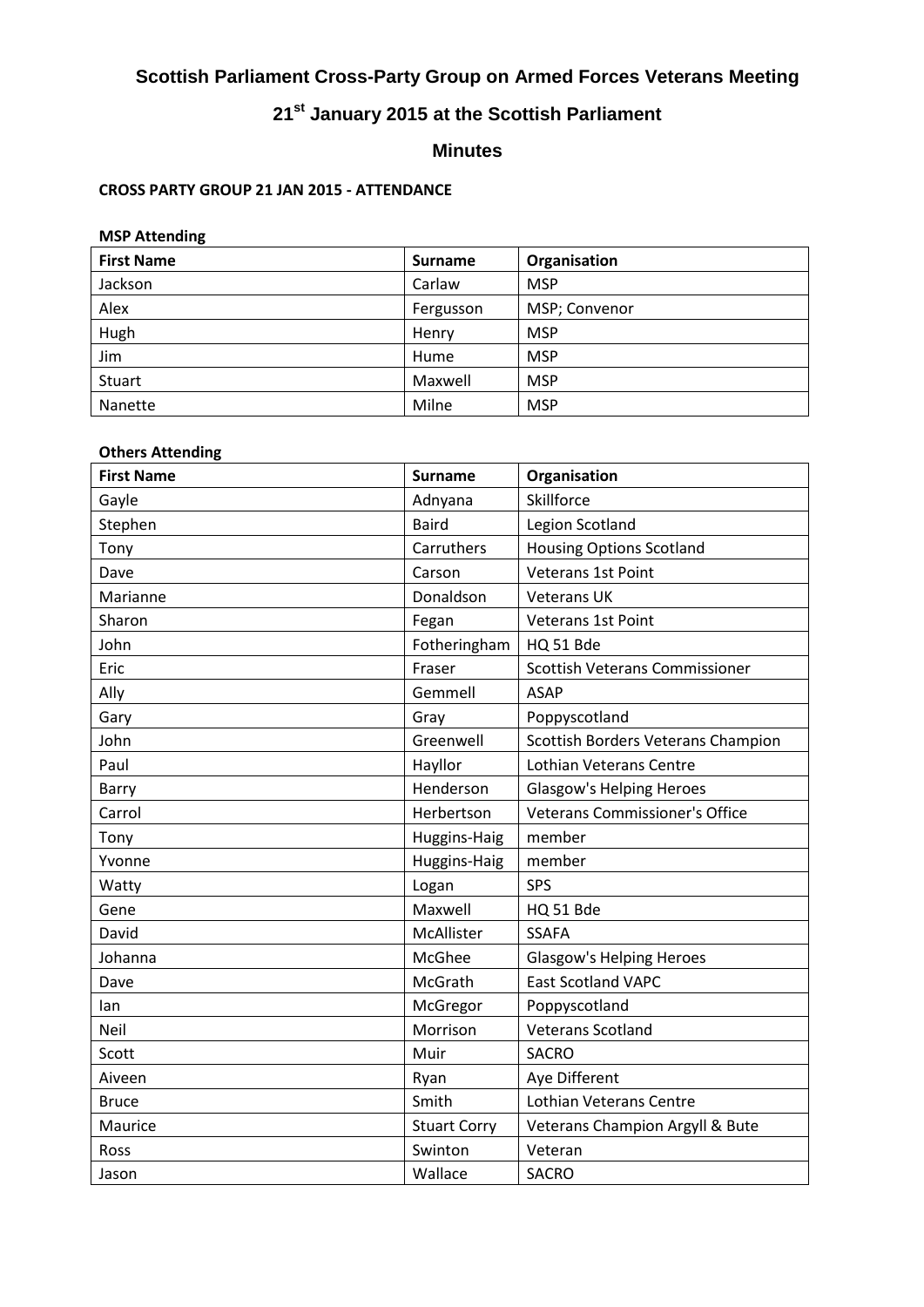| Jim | Wilson | <b>Veterans Scotland</b> |
|-----|--------|--------------------------|
|     |        |                          |

**Apologies had been received in advance** 

| Jackie | Baillie | <b>MSP</b>                                  |
|--------|---------|---------------------------------------------|
| Martin | Gibson  | <b>Executive Chairman Veterans Scotland</b> |
|        |         |                                             |

- 1. **Introduction:** Mr Alex Fergusson MSP, Convenor AFV Cross Party Group, welcomed all those attending and indicated that the main focus for the meeting was a brief by Mr Ian McGregor, Chief Executive of Poppyscotland, who would present the findings of their recent report into the 'Health and Welfare of the exservice community in Scotland 2014' which had recently been published. He invited all attending to briefly introduce themselves.
- 2. **Minutes of Previous meeting:** The minutes of the previous Cross Party Group AGM meeting, held on 30<sup>th</sup> September 2014, were approved as an accurate record of the meeting.
- 3. **Matters Arising:** There were no matters arising from the previous meeting.
- 4. **Other Topics for Consideration:** Mr Fergusson asked if there were any other topics that should be considered at the meeting, none were forthcoming and it was felt that many issues may be discussed following Mr McGregor's presentation.
- 5. **A Report into the Health and Welfare of the ex-Service Community:** A copy of the slides of Mr McGregor's presentation is attached. Key points that were brought out in the presentation were:

a. The ex-service community is declining rapidly; this is an expected consequence of the reduction in the size of the Services following the Second World War and National Service. As a result there are less individuals in Scotland with first-hand experience of the Services, less family connections with the Services

b. The average age of veterans across Scotland is 67 years, the ex-service community represents about 46% of the Scottish population over 75 years.

c. There is some evidence that 'donor fatigue' and an ageing population will reduce charitable donations and as a consequence some charities will become unsustainable. This situation may result in greater collaboration between third sector organisations and improved services.

d. Some of the health and welfare needs of the ex-service community in Scotland are proportionally worse than other parts of the UK, this may be down to a higher proportion of 'teeth arm' personnel coming from Scotland.

**Subsequent Discussion:** The presentation acted as an excellent catalyst for subsequent discussion parts of which included: